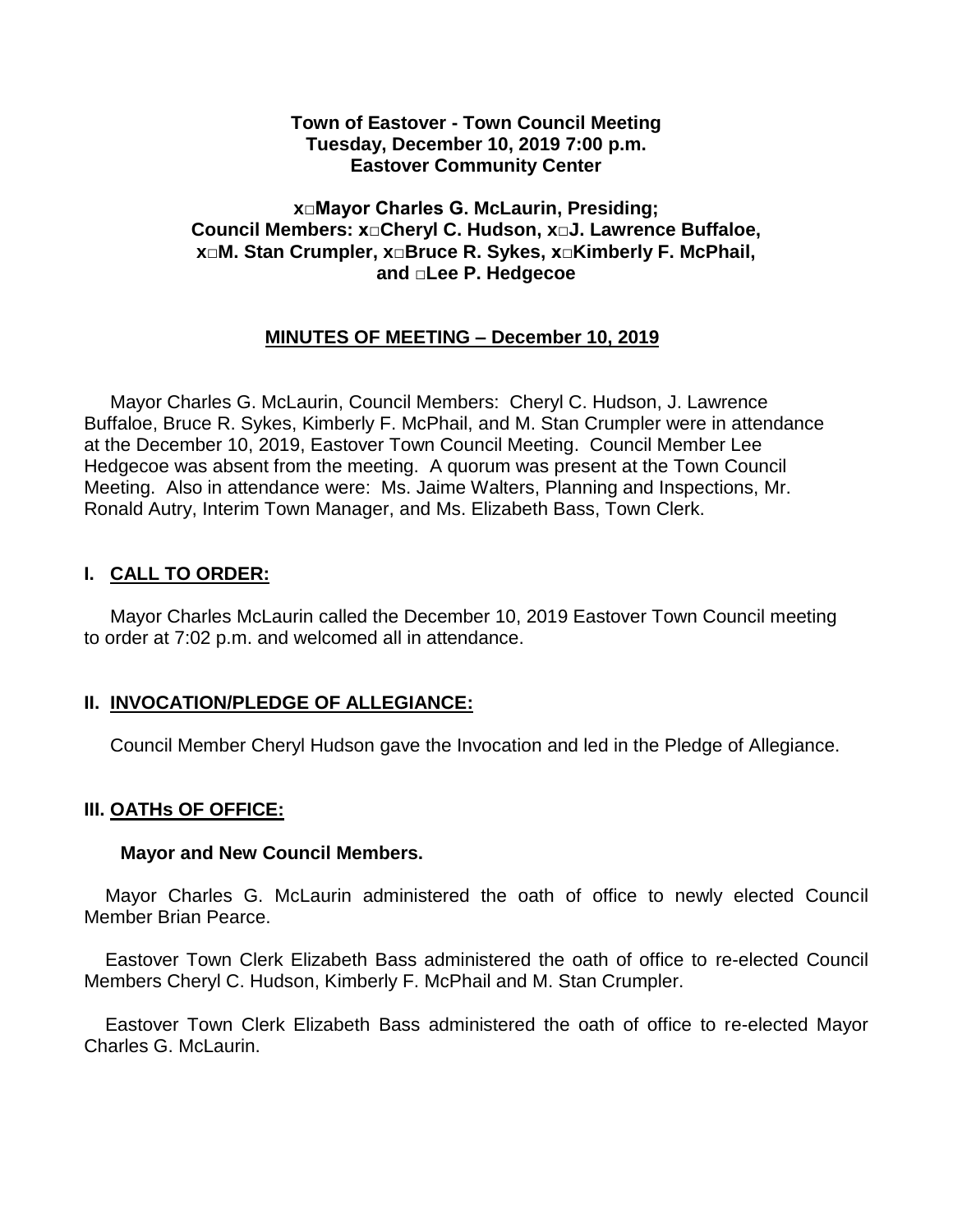# **IV. NOMINATIONS:**

# **Mayor Pro Tem and Oath of Office.**

Mayor Charles McLaurin asked for nominations for Mayor Pro Tem.

Council Member Lawrence Buffaloe nominated Cheryl Hudson for Mayor Pro Tem with no other nominations; the Mayor asked that nominations be closed. Motion was made by Council Member Lawrence Buffaloe. The motion was 2<sup>nd</sup> by Council Member Stan Crumpler. The vote was unanimous for approval.

Mayor McLaurin administered the oath of office to Mayor Pro Tem Cheryl Hudson.

# **Deputy Jason Wells was recognized for his service to the Town of Eastover and presented with a gift certificate. Deputy Wells introduced Deputy Darling-Wenger who has been assigned to patrol the Town of Eastover.**

# **V. APPROVAL OF AGENDA:**

 Mayor Charles McLaurin asked for a motion to approve/disapprove the Agenda less Item #1 which is deferred until January 14<sup>th</sup> council meeting. Council Member Stan Crumpler made a motion to approve the Agenda as stated. The motion was  $2^{nd}$  by Council Member Bruce Sykes. The vote was unanimous for approval.

## **VI. PUBLIC COMMENTS:**

None.

## **VII. CONSENT AGENDA:**

- **1. Consider approval of the Minutes for the November 12, 2019 Town Council Meeting.**
- **2. Consider approval of the October, 2019 Financial Reports.**
- **3. Consider approval of Resolution #2019-04, Town Council Meeting Dates for 2020.**

 Mayor McLaurin asked the Council if they had any questions concerning the Consent Agenda. There were none. Mayor McLaurin asked for a motion to approve/disapprove the Consent Agenda as stated.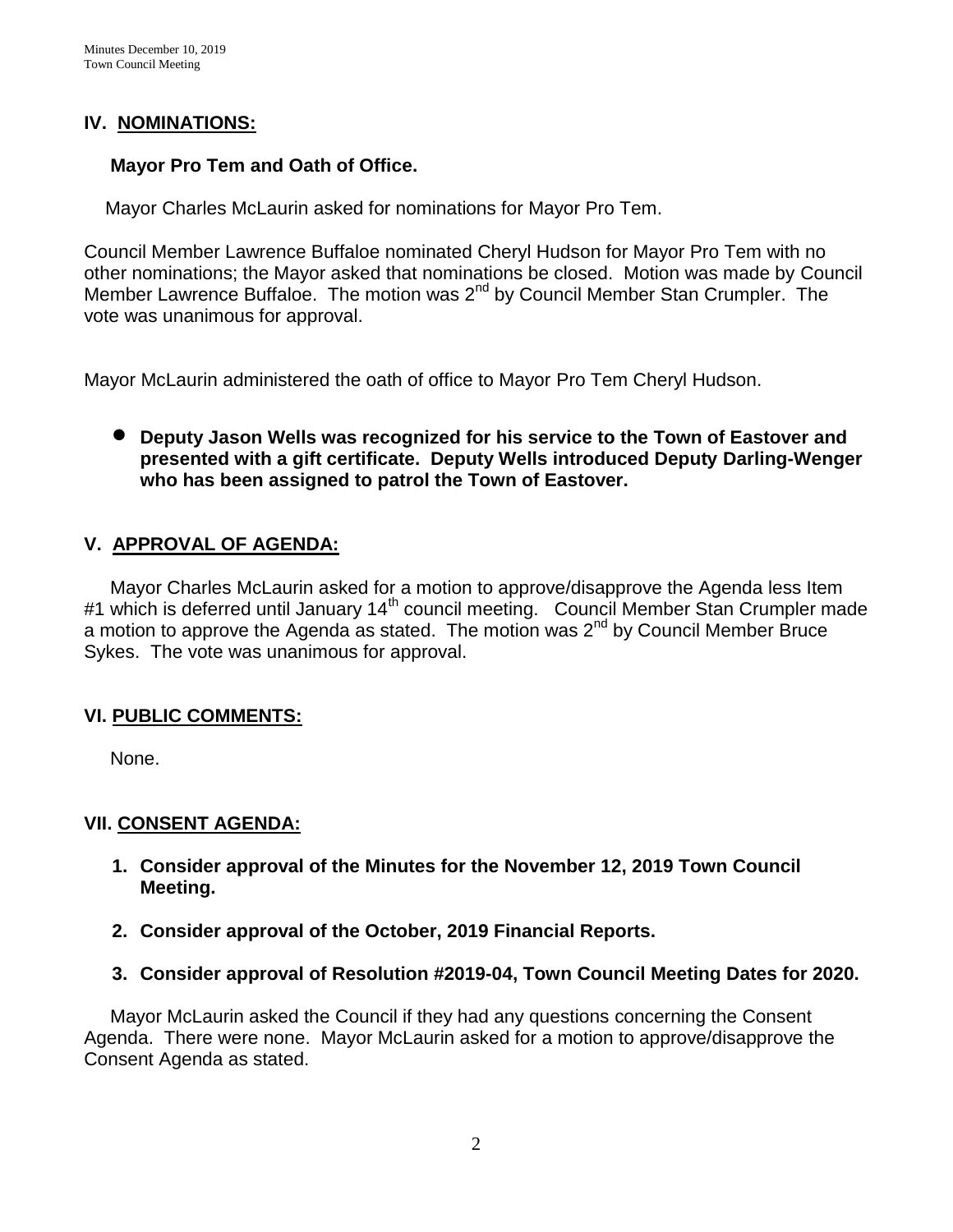Council Member Cheryl Hudson made a motion to approve the Consent Agenda as stated. The motion was 2<sup>nd</sup> by Council Member Lawrence Buffaloe. The vote was unanimous for approval.

# **VIII. DISCUSSION AGENDA:**

### **Agenda Item #1:**

**Presentation by Mr. David Maxwell from McFadyen & Sumner CPAs, PA concerning Fiscal Year 2019 Audit for the Town of Eastover.** 

Rescheduled for January 14, 2020 Town Council Meeting.

### **Agenda Item #2:**

## **Draft of the Overlay Amendment for Highway 13 Node**

Council Member Stan Crumpler stated that Council Members Cheryl Hudson, Bruce Sykes and himself met with several planning staff members and discussed the possibilities of issues that could arise in the I-95/I-295 Highway 13 Node area. One issue is tracts of land that lays between Dunn Road and I-95 that is purple on the zoning map is zoned Heavy Industrial which allows almost anything. Also, the commercial area, that is a gateway coming into the Town of Eastover, that possibly some things should be limited that goes in this area. Jaime Walters with the planning staff spoke about items they looked at in preparing a draft titled Town of Eastover North Entrance Corridor Overlay.

 A motion was made to accept the draft of the Town of Eastover Northern Entrance Corridor Overlay by Council Member Stan Crumpler and 2<sup>nd</sup> by Council Member Lawrence Buffaloe. The vote was unanimous for approval.

## **Agenda Item #3:**

#### **January Planning Meeting Dates**

Interim Town Manager Autry recommended the week of January 20<sup>th</sup> for the meeting. After lengthy discussion, it was agreed upon to hold the planning meeting on Thursday, the  $23<sup>rd</sup>$  of January at 5:00 pm.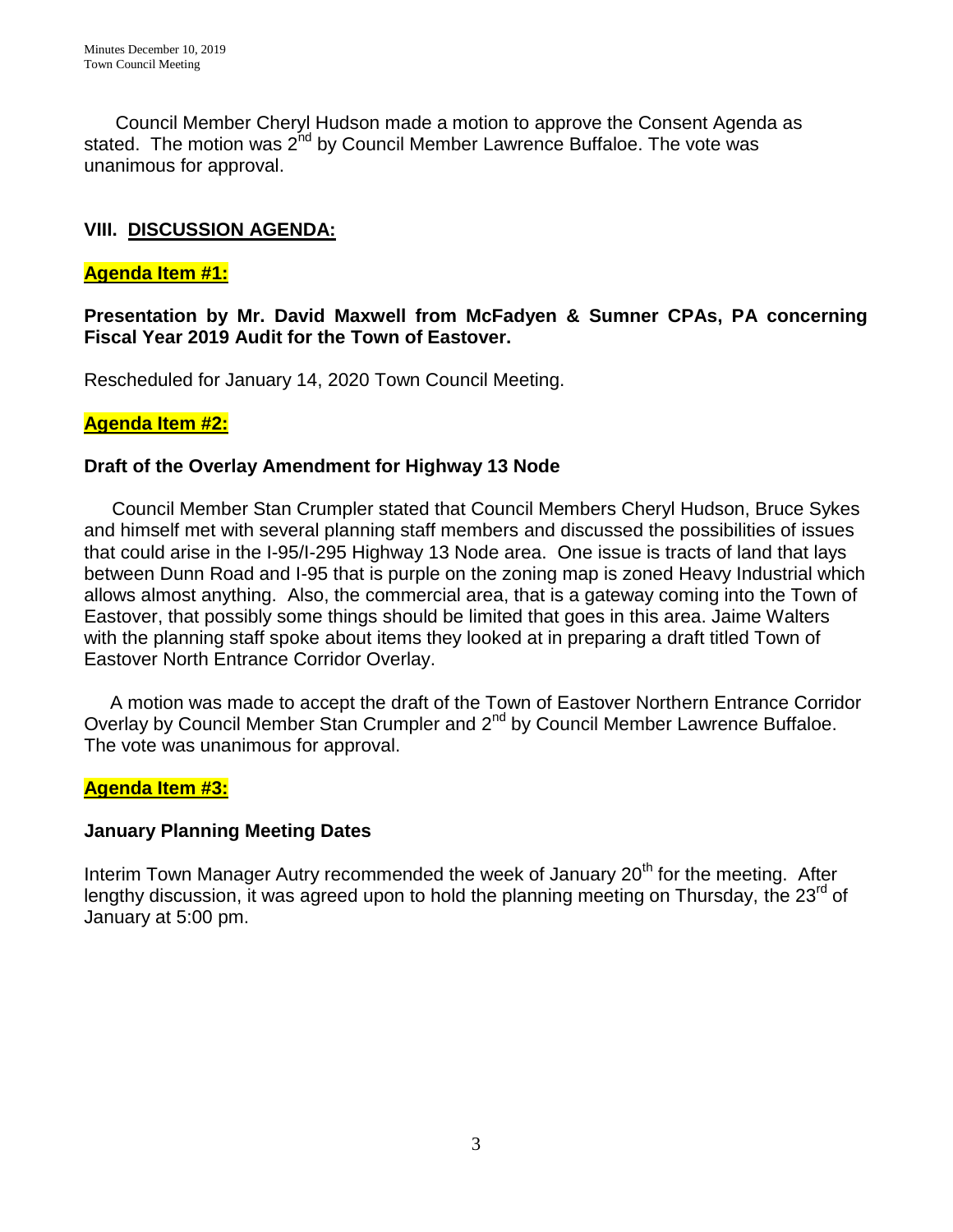## **Agenda Item #4:**

### **Consider approval of Resolution #2019-05, Eastover's 2020 Observed Holiday Dates**

 Interim Town Manager Autry discussed that the Town usually adopted the holiday schedule of Cumberland County or the State of North Carolina.

A motion was made to adopt the 2020 Holiday Dates as presented with observing July  $4<sup>th</sup>$ holiday on Friday July 3rd and Monday December 28<sup>th</sup> as the 3<sup>rd</sup> day normally observed for Christmas Holiday. A motion was made by Council Member Lawrence Buffaloe and 2<sup>nd</sup> by Council Member Bruce Sykes**.** The vote was unanimous for approval.

# **IX. RECEIVE MAYOR'S UPDATE:**

 Mayor McLaurin stated some topics for the planning meeting in January would include: Ball park expansion, Fire Dept., I-95 expansion referencing traffic and sewerage upgrades, street lights and Christmas decoration receptacles and potential new decorations

# **X. RECEIVE TOWN COUNCIL UPDATE:**

- Council Member Bruce Sykes stated the Pickle Ball Courts at the Eastover Ballpark would be stripped by Monday December 9, 2019. There will be 4 courts. The fence posts for the court will be in the ground this week. Hopefully the 10 foot fence will be in place by the end of the year.
- The Volleyball Courts will be dug by Thursday; the contract is already lined up.

## **XI. RECEIVE TOWN MANAGER'S UPDATE:**

• Interim Town Manager submitted a proposal for pressure washing and painting the outside of the Community Center for a cost of \$1,250.00. A motion was made to approve the quote of \$1,250.00 to pressure wash and paint the Community Center by Council Member Cheryl Hudson and 2<sup>nd</sup> by council Member Bruce Sykes. The vote was unanimous for approval.